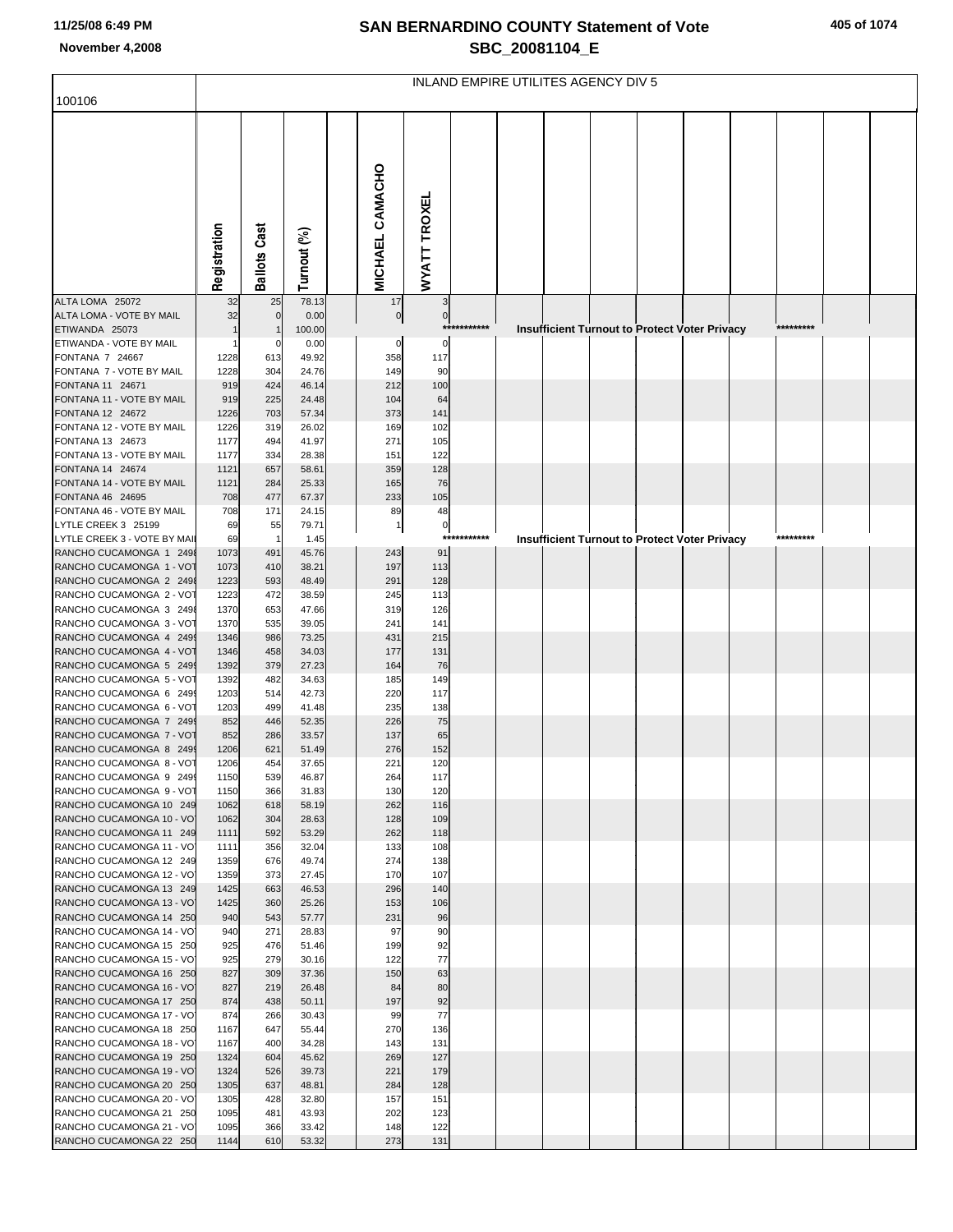# **SAN BERNARDINO COUNTY Statement of Vote November 4,2008 SBC\_20081104\_E**

| 406 of 1074 |  |
|-------------|--|
|-------------|--|

| 100106                                              | INLAND EMPIRE UTILITES AGENCY DIV 5 |                        |                |  |                        |              |  |  |  |  |  |  |  |  |  |
|-----------------------------------------------------|-------------------------------------|------------------------|----------------|--|------------------------|--------------|--|--|--|--|--|--|--|--|--|
|                                                     | Registration                        | Cast<br><b>Ballots</b> | Turnout (%)    |  | <b>MICHAEL CAMACHO</b> | WYATT TROXEL |  |  |  |  |  |  |  |  |  |
| RANCHO CUCAMONGA 22 - VO<br>RANCHO CUCAMONGA 23 250 | 1144<br>681                         | 266<br>350             | 23.25<br>51.40 |  | 137<br>166             | 70<br>61     |  |  |  |  |  |  |  |  |  |
| RANCHO CUCAMONGA 23 - VO                            | 681                                 | 192                    | 28.19          |  | 84                     | 57           |  |  |  |  |  |  |  |  |  |
| RANCHO CUCAMONGA 24 250                             | 1223                                | 649                    | 53.07          |  | 315                    | 110          |  |  |  |  |  |  |  |  |  |
| RANCHO CUCAMONGA 24 - VO<br>RANCHO CUCAMONGA 25 250 | 1223<br>808                         | 433<br>392             | 35.40<br>48.51 |  | 207<br>180             | 133<br>78    |  |  |  |  |  |  |  |  |  |
| RANCHO CUCAMONGA 25 - VO                            | 808                                 | 259                    | 32.05          |  | 108                    | 72           |  |  |  |  |  |  |  |  |  |
| RANCHO CUCAMONGA 26 250                             | 1261                                | 595                    | 47.18          |  | 279                    | 132          |  |  |  |  |  |  |  |  |  |
| RANCHO CUCAMONGA 26 - VO                            | 1261                                | 387                    | 30.69          |  | 184                    | 109          |  |  |  |  |  |  |  |  |  |
| RANCHO CUCAMONGA 27 250<br>RANCHO CUCAMONGA 27 - VO | 1324<br>1324                        | 647<br>353             | 48.87<br>26.66 |  | 278<br>138             | 132<br>101   |  |  |  |  |  |  |  |  |  |
| RANCHO CUCAMONGA 28 250                             | 1481                                | 787                    | 53.14          |  | 389                    | 163          |  |  |  |  |  |  |  |  |  |
| RANCHO CUCAMONGA 28 - VO                            | 1481                                | 481                    | 32.48          |  | 210                    | 141          |  |  |  |  |  |  |  |  |  |
| RANCHO CUCAMONGA 29 250                             | 582                                 | 314                    | 53.95          |  | 131                    | 80           |  |  |  |  |  |  |  |  |  |
| RANCHO CUCAMONGA 29 - VO<br>RANCHO CUCAMONGA 30 250 | 582                                 | 141                    | 24.23          |  | 65                     | 44           |  |  |  |  |  |  |  |  |  |
| RANCHO CUCAMONGA 30 - VO                            | 1090<br>1090                        | 606<br>330             | 55.60<br>30.28 |  | 270<br>135             | 143<br>92    |  |  |  |  |  |  |  |  |  |
| RANCHO CUCAMONGA 31 250                             | 927                                 | 573                    | 61.81          |  | 261                    | 131          |  |  |  |  |  |  |  |  |  |
| RANCHO CUCAMONGA 31 - VO                            | 927                                 | 243                    | 26.21          |  | 91                     | 74           |  |  |  |  |  |  |  |  |  |
| RANCHO CUCAMONGA 32 250                             | 894                                 | 520                    | 58.17          |  | 247                    | 108          |  |  |  |  |  |  |  |  |  |
| RANCHO CUCAMONGA 32 - VO<br>RANCHO CUCAMONGA 33 250 | 894<br>1336                         | 214<br>705             | 23.94<br>52.77 |  | 103<br>305             | 55<br>148    |  |  |  |  |  |  |  |  |  |
| RANCHO CUCAMONGA 33 - VO                            | 1336                                | 441                    | 33.01          |  | 170                    | 162          |  |  |  |  |  |  |  |  |  |
| RANCHO CUCAMONGA 34 250                             | 703                                 | 352                    | 50.07          |  | 147                    | 76           |  |  |  |  |  |  |  |  |  |
| RANCHO CUCAMONGA 34 - VO                            | 703                                 | 225                    | 32.01          |  | 94                     | 68           |  |  |  |  |  |  |  |  |  |
| RANCHO CUCAMONGA 35 250<br>RANCHO CUCAMONGA 35 - VO | 1062<br>1062                        | 565<br>313             | 53.20<br>29.47 |  | 258<br>131             | 117<br>78    |  |  |  |  |  |  |  |  |  |
| RANCHO CUCAMONGA 36 250                             | 945                                 | 473                    | 50.05          |  | 186                    | 108          |  |  |  |  |  |  |  |  |  |
| RANCHO CUCAMONGA 36 - VO                            | 945                                 | 264                    | 27.94          |  | 105                    | 75           |  |  |  |  |  |  |  |  |  |
| RANCHO CUCAMONGA 37 250                             | 1396                                | 791                    | 56.66          |  | 334                    | 186          |  |  |  |  |  |  |  |  |  |
| RANCHO CUCAMONGA 37 - VO<br>RANCHO CUCAMONGA 38 250 | 1396                                | 366<br>712             | 26.22<br>47.69 |  | 154<br>309             | 103          |  |  |  |  |  |  |  |  |  |
| RANCHO CUCAMONGA 38 - VO                            | 1493<br>1493                        | 442                    | 29.60          |  | 190                    | 155<br>122   |  |  |  |  |  |  |  |  |  |
| RANCHO CUCAMONGA 39 250                             | 1228                                | 653                    | 53.18          |  | 308                    | 181          |  |  |  |  |  |  |  |  |  |
| RANCHO CUCAMONGA 39 - VO                            | 1228                                | 402                    | 32.74          |  | 171                    | 140          |  |  |  |  |  |  |  |  |  |
| RANCHO CUCAMONGA 40 250                             | 1108                                | 602                    | 54.33          |  | 324                    | 131          |  |  |  |  |  |  |  |  |  |
| RANCHO CUCAMONGA 40 - VO<br>RANCHO CUCAMONGA 41 250 | 1108<br>957                         | 251<br>505             | 22.65<br>52.77 |  | 129<br>252             | 64<br>120    |  |  |  |  |  |  |  |  |  |
| RANCHO CUCAMONGA 41 - VO                            | 957                                 | 253                    | 26.44          |  | 124                    | 73           |  |  |  |  |  |  |  |  |  |
| RANCHO CUCAMONGA 42 250                             | 965                                 | 503                    | 52.12          |  | 291                    | 99           |  |  |  |  |  |  |  |  |  |
| RANCHO CUCAMONGA 42 - VO                            | 965                                 | 266                    | 27.56          |  | 143                    | 82           |  |  |  |  |  |  |  |  |  |
| RANCHO CUCAMONGA 43 250<br>RANCHO CUCAMONGA 43 - VO | 1008<br>1008                        | 542<br>307             | 53.77<br>30.46 |  | 256<br>133             | 107<br>84    |  |  |  |  |  |  |  |  |  |
| RANCHO CUCAMONGA 44 250                             | 1268                                | 634                    | 50.00          |  | 290                    | 122          |  |  |  |  |  |  |  |  |  |
| RANCHO CUCAMONGA 44 - VO                            | 1268                                | 376                    | 29.65          |  | 172                    | 114          |  |  |  |  |  |  |  |  |  |
| RANCHO CUCAMONGA 45 250                             | 1091                                | 579                    | 53.07          |  | 239                    | 140          |  |  |  |  |  |  |  |  |  |
| RANCHO CUCAMONGA 45 - VO                            | 1091                                | 370                    | 33.91          |  | 166                    | 112          |  |  |  |  |  |  |  |  |  |
| RANCHO CUCAMONGA 46 250<br>RANCHO CUCAMONGA 46 - VO | 996<br>996                          | 504<br>243             | 50.60<br>24.40 |  | 233<br>107             | 89<br>62     |  |  |  |  |  |  |  |  |  |
| RANCHO CUCAMONGA 47 250                             | 1020                                | 513                    | 50.29          |  | 238                    | 101          |  |  |  |  |  |  |  |  |  |
| RANCHO CUCAMONGA 47 - VO                            | 1020                                | 327                    | 32.06          |  | 126                    | 97           |  |  |  |  |  |  |  |  |  |
| RANCHO CUCAMONGA 48 250                             | 724                                 | 376                    | 51.93          |  | 143                    | 81           |  |  |  |  |  |  |  |  |  |
| RANCHO CUCAMONGA 48 - VO<br>RANCHO CUCAMONGA 49 250 | 724<br>1128                         | 205<br>713             | 28.31<br>63.21 |  | 77<br>335              | 63<br>136    |  |  |  |  |  |  |  |  |  |
| RANCHO CUCAMONGA 49 - VO                            | 1128                                | 238                    | 21.10          |  | 121                    | 52           |  |  |  |  |  |  |  |  |  |
| RANCHO CUCAMONGA 50 250                             | 1106                                | 503                    | 45.48          |  | 252                    | 74           |  |  |  |  |  |  |  |  |  |
| RANCHO CUCAMONGA 50 - VO                            | 1106                                | 396                    | 35.80          |  | 173                    | 114          |  |  |  |  |  |  |  |  |  |
| RANCHO CUCAMONGA 51 250                             | 1635                                | 787                    | 48.13          |  | 392                    | 133          |  |  |  |  |  |  |  |  |  |
| RANCHO CUCAMONGA 51 - VO                            | 1635                                | 315                    | 19.27          |  | 153                    | 68           |  |  |  |  |  |  |  |  |  |
| RANCHO CUCAMONGA 52 250                             | 1462                                | 710                    | 48.56          |  | 305                    | 131          |  |  |  |  |  |  |  |  |  |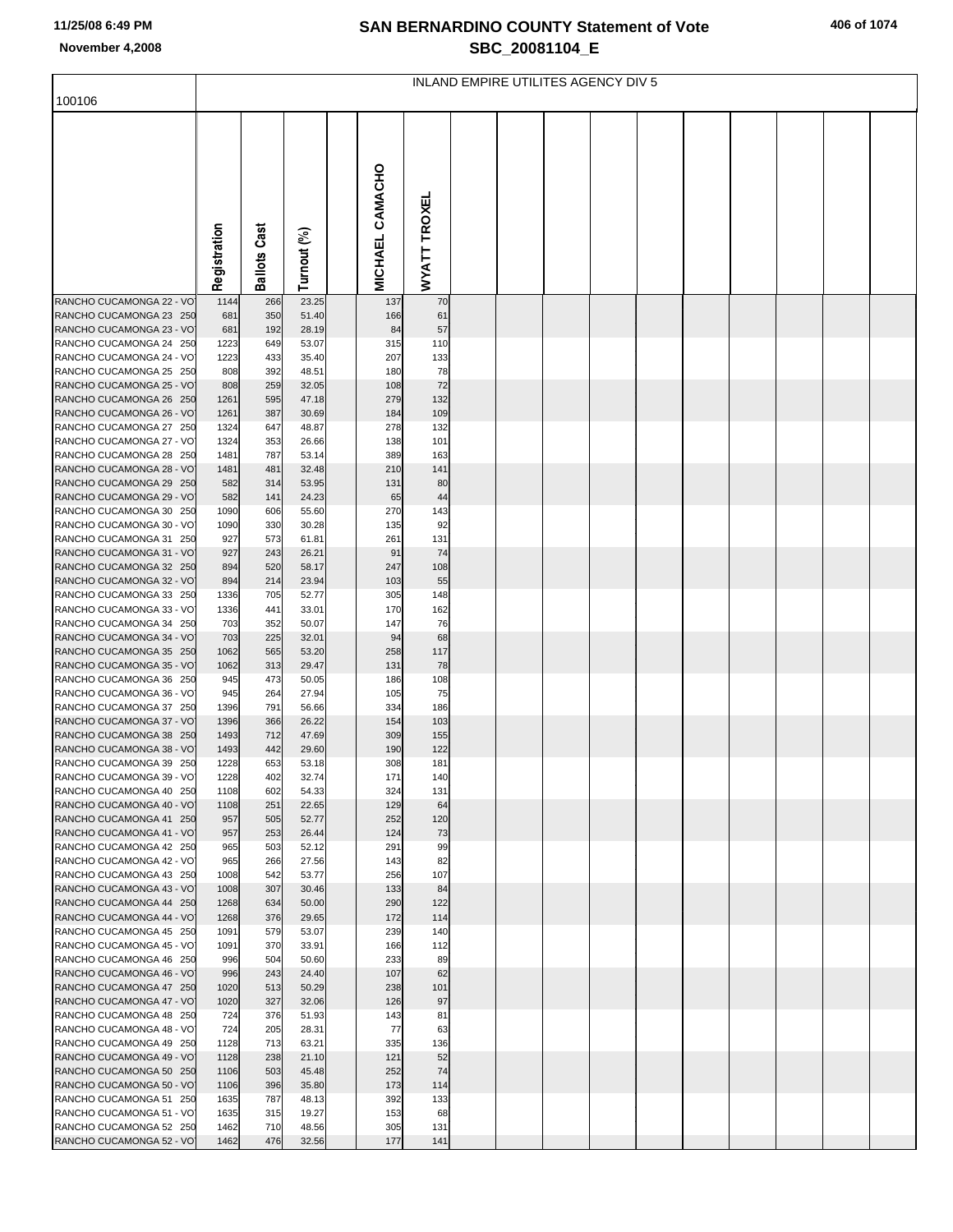### **SAN BERNARDINO COUNTY Statement of Vote November 4,2008 SBC\_20081104\_E**

| 407 of 1074 |  |
|-------------|--|
|-------------|--|

|                                                     | INLAND EMPIRE UTILITES AGENCY DIV 5 |                               |                |  |                             |                            |             |  |  |  |  |                                                      |  |           |  |  |
|-----------------------------------------------------|-------------------------------------|-------------------------------|----------------|--|-----------------------------|----------------------------|-------------|--|--|--|--|------------------------------------------------------|--|-----------|--|--|
| 100106                                              |                                     |                               |                |  |                             |                            |             |  |  |  |  |                                                      |  |           |  |  |
|                                                     |                                     |                               |                |  |                             |                            |             |  |  |  |  |                                                      |  |           |  |  |
|                                                     |                                     |                               |                |  | <b>MICHAEL CAMACHO</b>      | <b>WYATT TROXEL</b>        |             |  |  |  |  |                                                      |  |           |  |  |
|                                                     | Registration                        | <b>Ballots Cast</b>           | Turnout (%)    |  |                             |                            |             |  |  |  |  |                                                      |  |           |  |  |
| RANCHO CUCAMONGA 53 250                             | 529                                 | 252                           | 47.64          |  | 124                         | 32                         |             |  |  |  |  |                                                      |  |           |  |  |
| RANCHO CUCAMONGA 53 - VO                            | 529                                 | 122                           | 23.06          |  | 59                          | 36                         |             |  |  |  |  |                                                      |  |           |  |  |
| RANCHO CUCAMONGA 54 250                             | 1383                                | 607                           | 43.89          |  | 290                         | 119                        |             |  |  |  |  |                                                      |  |           |  |  |
| RANCHO CUCAMONGA 54 - VO                            | 1383                                | 438                           | 31.67          |  | 200                         | 124                        |             |  |  |  |  |                                                      |  |           |  |  |
| RANCHO CUCAMONGA 55 250<br>RANCHO CUCAMONGA 55 - VO | 1178<br>1178                        | 614<br>259                    | 52.12<br>21.99 |  | 269<br>116                  | 117<br>81                  |             |  |  |  |  |                                                      |  |           |  |  |
| RANCHO CUCAMONGA 56 250                             | 1209                                | 668                           | 55.25          |  | 316                         | 87                         |             |  |  |  |  |                                                      |  |           |  |  |
| RANCHO CUCAMONGA 56 - VO                            | 1209                                | 271                           | 22.42          |  | 151                         | 61                         |             |  |  |  |  |                                                      |  |           |  |  |
| RANCHO CUCAMONGA 57 250                             | 1193                                | 631                           | 52.89          |  | 327                         | 125                        |             |  |  |  |  |                                                      |  |           |  |  |
| RANCHO CUCAMONGA 57 - VO                            | 1193                                | 313                           | 26.24          |  | 147                         | 89                         |             |  |  |  |  |                                                      |  |           |  |  |
| RANCHO CUCAMONGA 58 250                             | 1397                                | 647                           | 46.31          |  | 322                         | 128                        |             |  |  |  |  |                                                      |  |           |  |  |
| RANCHO CUCAMONGA 58 - VO                            | 1397                                | 284                           | 20.33          |  | 126                         | 79                         |             |  |  |  |  |                                                      |  |           |  |  |
| RANCHO CUCAMONGA 59 250<br>RANCHO CUCAMONGA 59 - VO | 1890<br>1890                        | 890<br>403                    | 47.09<br>21.32 |  | 456<br>190                  | 124<br>101                 |             |  |  |  |  |                                                      |  |           |  |  |
| RANCHO CUCAMONGA 60 250                             | 1120                                | 489                           | 43.66          |  | 272                         | 85                         |             |  |  |  |  |                                                      |  |           |  |  |
| RANCHO CUCAMONGA 60 - VO                            | 1120                                | 254                           | 22.68          |  | 122                         | 69                         |             |  |  |  |  |                                                      |  |           |  |  |
| RANCHO CUCAMONGA 61 250                             | 854                                 | 406                           | 47.54          |  | 249                         | 61                         |             |  |  |  |  |                                                      |  |           |  |  |
| RANCHO CUCAMONGA 61 - VO                            | 854                                 | 219                           | 25.64          |  | 121                         | 62                         |             |  |  |  |  |                                                      |  |           |  |  |
| RANCHO CUCAMONGA 62 250                             | 1440                                | 695                           | 48.26          |  | 390                         | 125                        |             |  |  |  |  |                                                      |  |           |  |  |
| RANCHO CUCAMONGA 62 - VO<br>RANCHO CUCAMONGA 63 250 | 1440<br>1021                        | 406<br>687                    | 28.19<br>67.29 |  | 188<br>307                  | 129<br>121                 |             |  |  |  |  |                                                      |  |           |  |  |
| RANCHO CUCAMONGA 63 - VO                            | 1021                                | 279                           | 27.33          |  | 107                         | 91                         |             |  |  |  |  |                                                      |  |           |  |  |
| RANCHO CUCAMONGA 64 250                             | 27                                  | 26                            | 96.30          |  | 8                           | 8                          |             |  |  |  |  |                                                      |  |           |  |  |
| RANCHO CUCAMONGA 64 - VO                            | 27                                  | 0                             | 0.00           |  | $\mathbf 0$                 | $\mathbf 0$                |             |  |  |  |  |                                                      |  |           |  |  |
| RANCHO CUCAMONGA 65 250                             | 1927                                | 851                           | 44.16          |  | 390                         | 161                        |             |  |  |  |  |                                                      |  |           |  |  |
| RANCHO CUCAMONGA 65 - VO                            | 1927                                | 574                           | 29.79          |  | 248                         | 145                        |             |  |  |  |  |                                                      |  |           |  |  |
| RANCHO CUCAMONGA 66 250<br>RANCHO CUCAMONGA 66 - VO | 1266<br>1266                        | 684<br>366                    | 54.03<br>28.91 |  | 313<br>155                  | 135<br>103                 |             |  |  |  |  |                                                      |  |           |  |  |
| RANCHO CUCAMONGA 67 250                             | 395                                 | 157                           | 39.75          |  | 62                          | 41                         |             |  |  |  |  |                                                      |  |           |  |  |
| RANCHO CUCAMONGA 67 - VO                            | 395                                 | 160                           | 40.51          |  | 46                          | 64                         |             |  |  |  |  |                                                      |  |           |  |  |
| RANCHO CUCAMONGA 68 250                             | 1077                                | 546                           | 50.70          |  | 229                         | 94                         |             |  |  |  |  |                                                      |  |           |  |  |
| RANCHO CUCAMONGA 68 - VO                            | 1077                                | 338                           | 31.38          |  | 117                         | 109                        |             |  |  |  |  |                                                      |  |           |  |  |
| RANCHO CUCAMONGA 69 250                             | 665                                 | 319                           | 47.97          |  | 164                         | 57                         |             |  |  |  |  |                                                      |  |           |  |  |
| RANCHO CUCAMONGA 69 - VO<br>RANCHO CUCAMONGA 70 250 | 665<br>911                          | 148<br>458                    | 22.26<br>50.27 |  | 72<br>201                   | 35<br>82                   |             |  |  |  |  |                                                      |  |           |  |  |
| RANCHO CUCAMONGA 70 - VO                            | 911                                 | 291                           | 31.94          |  | 122                         | 85                         |             |  |  |  |  |                                                      |  |           |  |  |
| RANCHO CUCAMONGA 71 250                             | 1104                                | 549                           | 49.73          |  | 222                         | 118                        |             |  |  |  |  |                                                      |  |           |  |  |
| RANCHO CUCAMONGA 71 - VO                            | 1104                                | 409                           | 37.05          |  | 159                         | 150                        |             |  |  |  |  |                                                      |  |           |  |  |
| RANCHO CUCAMONGA 72 250                             | 764                                 | 367                           | 48.04          |  | 170                         | 73                         |             |  |  |  |  |                                                      |  |           |  |  |
| RANCHO CUCAMONGA 72 - VO                            | 764                                 | 231                           | 30.24          |  | 84                          | 72                         |             |  |  |  |  |                                                      |  |           |  |  |
| RANCHO CUCAMONGA 73 250<br>RANCHO CUCAMONGA 73 - VO | 711<br>711                          | 316<br>264                    | 44.44<br>37.13 |  | 159<br>108                  | 82<br>98                   |             |  |  |  |  |                                                      |  |           |  |  |
| RANCHO CUCAMONGA 74 250                             | 668                                 | 392                           | 58.68          |  | 170                         | 68                         |             |  |  |  |  |                                                      |  |           |  |  |
| RANCHO CUCAMONGA 74 - VO                            | 668                                 | 191                           | 28.59          |  | 76                          | 61                         |             |  |  |  |  |                                                      |  |           |  |  |
| RANCHO CUCAMONGA 75 250                             | 43                                  | 30                            | 69.77          |  | 9                           | 8                          |             |  |  |  |  |                                                      |  |           |  |  |
| RANCHO CUCAMONGA 75 - VO                            | 43                                  | 0                             | 0.00           |  | $\Omega$                    | 0                          |             |  |  |  |  |                                                      |  |           |  |  |
| RANCHO CUCAMONGA 76 250                             | 6                                   | 5                             | 83.33          |  | 2<br>$\mathbf 0$            | $\Omega$                   |             |  |  |  |  |                                                      |  |           |  |  |
| RANCHO CUCAMONGA 76 - VO<br>RANCHO CUCAMONGA 77 250 | 6<br>$\Omega$                       | $\overline{0}$<br>$\Omega$    | 0.00<br>0.00   |  | 0                           | $\overline{0}$             |             |  |  |  |  |                                                      |  |           |  |  |
| RANCHO CUCAMONGA 77 - VO                            | $\Omega$                            | $\mathbf{1}$                  | 0.00           |  |                             |                            | *********** |  |  |  |  | <b>Insufficient Turnout to Protect Voter Privacy</b> |  | ********* |  |  |
| RANCHO CUCAMONGA 78 250                             |                                     |                               | 133.33         |  |                             |                            | *********** |  |  |  |  | <b>Insufficient Turnout to Protect Voter Privacy</b> |  | ********* |  |  |
| RANCHO CUCAMONGA 78 - VO                            |                                     | 0                             | 0.00           |  | $\overline{0}$              | $\overline{0}$             |             |  |  |  |  |                                                      |  |           |  |  |
| RANCHO CUCAMONGA 79 250                             |                                     | 2                             | 100.00         |  |                             |                            | *********** |  |  |  |  | <b>Insufficient Turnout to Protect Voter Privacy</b> |  | ********* |  |  |
| RANCHO CUCAMONGA 79 - VO                            |                                     | $\mathbf 0$                   | 0.00           |  | $\mathbf 0$                 | $\mathbf{0}$               |             |  |  |  |  |                                                      |  |           |  |  |
| RANCHO CUCAMONGA 80 250<br>RANCHO CUCAMONGA 80 - VO | $\Omega$<br>$\mathbf 0$             | $\overline{0}$<br>$\mathbf 0$ | 0.00<br>0.00   |  | $\mathbf{0}$<br>$\mathbf 0$ | $\Omega$<br>$\overline{0}$ |             |  |  |  |  |                                                      |  |           |  |  |
| RANCHO CUCAMONGA 81 250                             | $\mathbf 0$                         | $\mathbf 0$                   | 0.00           |  | $\mathbf{0}$                | $\mathbf 0$                |             |  |  |  |  |                                                      |  |           |  |  |
| RANCHO CUCAMONGA 81 - VO                            | $\mathbf 0$                         | $\mathbf 0$                   | 0.00           |  | $\Omega$                    | $\mathbf 0$                |             |  |  |  |  |                                                      |  |           |  |  |
| RANCHO CUCAMONGA 82 250                             | 44                                  | 30                            | 68.18          |  |                             | 15                         |             |  |  |  |  |                                                      |  |           |  |  |
| RANCHO CUCAMONGA 82 - VO                            | 44                                  | $\overline{0}$                | 0.00           |  | $\Omega$                    | $\mathbf 0$                |             |  |  |  |  |                                                      |  |           |  |  |
| RANCHO CUCAMONGA 83 250                             | 46                                  | 22                            | 47.83          |  | 14                          | $\overline{7}$             |             |  |  |  |  |                                                      |  |           |  |  |